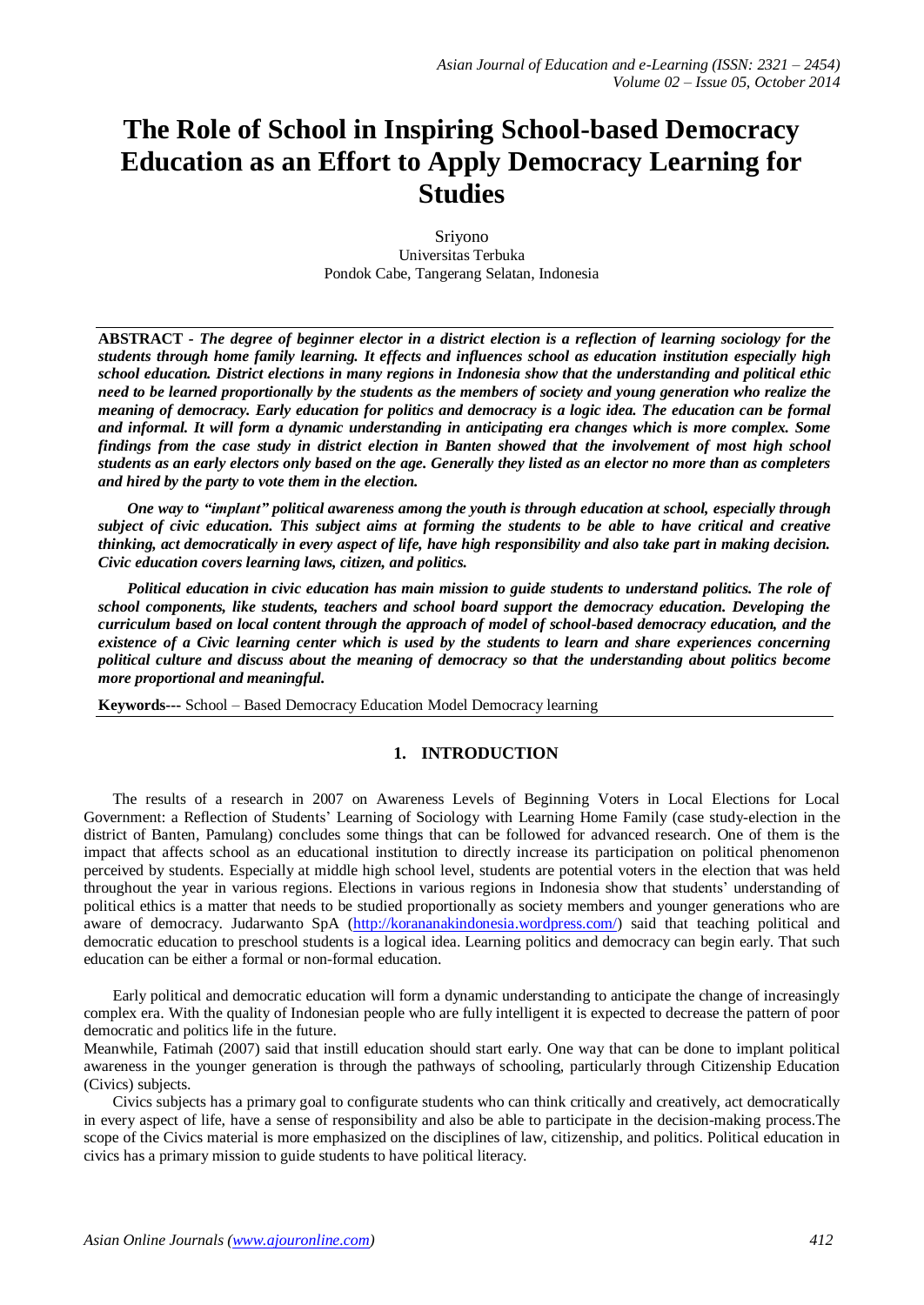Some findings in the field on a case study conducted in Banten election area indicate that the participation of most high school students as voters were limited by the obligation of "based on age selection". In general, the students registered as voters were nothing more than cheerleaders and exploited by certain parties to contribute their voices in the election. So the majority of the students were just made "voice dolls" and sometimes used to campaign a certain party without a clear purpose. This is what makes the blurring of the nature of politics that determine the regional development. At least their political life can be a reflection of next democratic life equality.

At this time the average of high school student age in the range of 16 to 18 years. The local election activities in several areas include the elections of the regional head of the village, district, town and central Government level. Imagine that how many times the student who initially as beginning voters will follow the political events in their region with regard to the election. If it is analyzed, the frequency of students involved in politics will cause some psychological conditions, including (1) saturation due to election activities which are monotonous and the students are regarded as the "underdog". It means that their voices as their political aspirations are not necessarily heard by the winner of the election or the authorities/local authorities.(2) political education only goes on for a moment, so that after the election is completed, their duties as citizens in a democracy was over. Whereas the understanding and ethics of democracy are indispensable throughout their life as citizens and future generations to promote a commendable political culture.

Based on these conditions and considering the analysis and findings of the preliminary research, it can be conclude that:

- 1. Levels of awareness of students as beginning voters in the local elections showed various differences based on the understanding and learning experience in political concept at the level of schooling. In general, the experience is gained in the election of the chairman of the student council or other election
- 2. The translation of developed preliminary research indicators indicate that nearly 60 percent of students were happy enrolled as voters in the elections. This shows that awareness of actively participating in politics has become a force of students as individuals in the society, nation and state.
- 3. The importance of political awareness for students can be explained by the value of attitudes and caring behaviors that is a value of reciprocal actions to be able to pay attention or ignore something or environment.

On average 60 percent of students' statement indicates a positive outlook. Meanwhile, on average 56 percent of students' statement supports active participations these are students participated in an aggressive activity /endeavor.

As to the usefulness that can be obtained, that is useful thing/ circumstances to achieve, on average 48 percent of students' statement declared positively. Regarding social control access that is the attainment of control dealing with the community, the average 62 percent students' statement gives good contribution, and based on the impact of gained experience in elections as voters that is powerful influences that bring negative or positive result of the acquired experience, on average 40 percent of students' statement affects their patterns of thought. The factors that stand out from the level of political consciousness of students as voters in the election can be found in the student's critical understanding about the meaning of politics in class discussion, these are the students' freedom of expression, opinion and initiating issues in a straightforward in their own language.

By considering these initial findings, this paper will examine them more deeply by focusing on how the role of the school to the student phenomena in democracy as a national asset which have commendable political culture vision and mission. This article includes a discussion of some aspects.

- 1) The role of the school components, namely students, teachers, and school committee on democracy education
- 2) Development of local content-based curriculum with an approach to Model School-Based Democracy Education
- 3) Holding a Civic Learning Center which can be used by students to learn and share experiences around political culture and discuss about the meaning of democracy so that an understanding of the politics become more proportional and meaningful. In this place we will see some activities such as other extra curricular activities and online zone and engage students on the field observations around issues of election

School is the introduction spearheading of democracy to the students, since most schools already have the basic elements of democracy that can be studied and learned by the diverse characters of individuals. In addition, school society can be considered as a complete miniature of social, politics and culture events intact for student learning.Thus, school plays a role in initiating school-based model democracy education through: careful attention to the foundation and other forms of democracy; curriculum provision that can facilitate students to explore how the idea of democracy has been translated into institutional forms and practices in various parts of the world in different periods; the existence of a curriculum that allows the students to explore the history of democracy in their country to be able to answer the question of what are the strengths and weaknesses of democracy that have been implemented in their country in different periods; as well as the availability of opportunities for the students to understand the democratic conditions that applied in some countries in the world, so that the students have extensive knowledge of a variety of social democratic systems in a variety of contexts.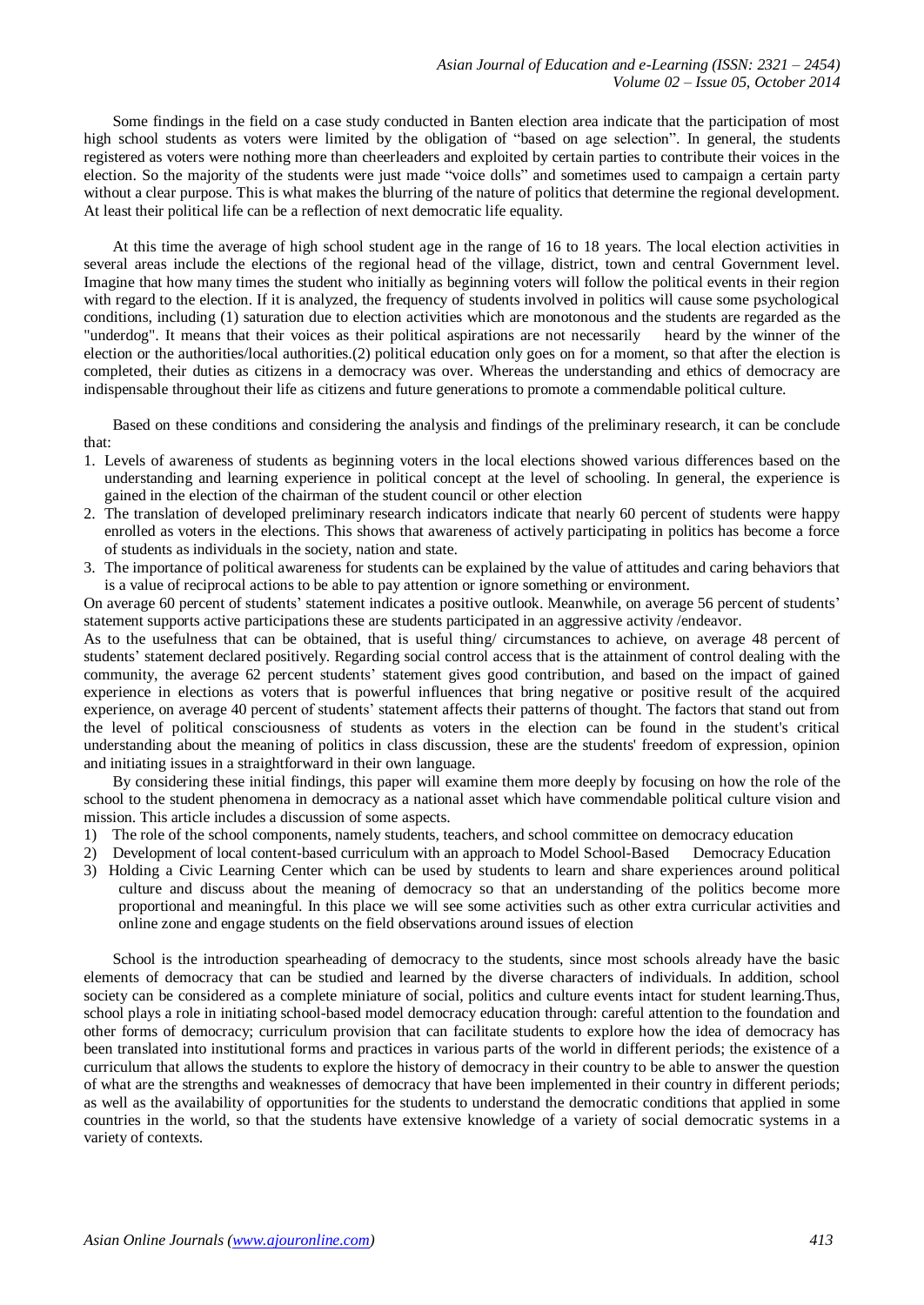## **2. THE NATURE OF SCHOOL-BASED DEMOCRACY EDUCATION MODEL**

Good democratic education is a part of a good education in general. In regard with it, suggested by Gandal and Finn (Saripudin, 2001), is the need to develop a school-based democracy education model. There are four (4) various forms of this model.

- 1) Careful attention which is given to the foundation and other forms of democracy;
- 2) Curriculum that can facilitate students to explore how the idea of democracy has been translated into institutional forms and practices in various parts of the world in different periods. Thus, students will know and understand the strengths and weaknesses of democracy in different contexts of space and time.
- 3) Curriculum that allows students to explore the history of democracy in the country to be able to answer the question of what were the strengths and weaknesses of democracy in a country that have been applied in different periods;
- 4) The availability of opportunities for students to understand the condition of democracy applied in the countries in the world, so the students have extensive knowledge of a variety of social democratic systems in a variety of contexts.

In addition, school-based democratic education model can be pursued in the form of extra curricular activities that cultivate nuances of democracy and democratic culture and make the school as a democratic environment and the need for engagement / involvement of students in community activities. Sanusi (Saripudin.U., 2001) also suggests that democracy needs to be developed in multidimensional context which allows the students to develop and use their full potential as individuals and citizens in the community of democratic nations.

While civic education materials in the new paradigm of education that is to develop democracy education carries three main functions, namely to develop a citizen intelligence, build civic responsibility and encourage citizen participation. Citizens Intelligence developed to form good citizens not only in rational dimensions but also in spiritual, emotional, and social dimensions so that a new paradigm of citizenship education have multidimensional characteristic.

## **3. THE CULTURE OF YOUTH/STUDENTS TOWARDS DEMOCRACY**

Students or young people in general have a social system that seems to illustrate that they have "their own world". In the juvenile system, there are cultures that have its own values, norms, attitudes and language that is different from adults. Thus adolescents generally have similarities in patterns of behavior, attitudes and values, in which this collective behavior patterns may be different in some ways from adults (Prijono, 1987).

The value of youth culture includes casual, free and tend to informal things and seek pleasure. Therefore, all the things that are less fun will be avoided. In addition to seeking pleasure, peer group plays an important role in the life of a teenager, therefore a teen needs to have its own group of friend in friendships.

Puberty is the beginning stage of social feelings development. At this time, the desire to have good friends and a united stance with his friends appear, while they abstain to adults. During adolescence this peer culture is very influential so that the values of peer group influence their behavior. A teenager needs support and consensus from the peer group. In this case any deviation of group values and norms will receive censure from the group, because the relationship between a teenager and his group are in solidarity.

The capacity of the youth culture/student, at least can be used as a critical overview to see democratic and political awareness map among adolescents in school environment as a part of beginning voters in the election. According to Bambang, there are three levels of material that needs to be invested in education curriculum related to the socialization of the election through educational curriculum. The three matters are: implanting the nature of proper election so that will rise a strong motive for voters to follow the election, an understanding of the electoral system, and an understanding of political bargaining. (seminar on "Promoting Active Participation of Teachers in Indonesia Political Map" in Bandung February 5, 2004).

While the material of civic education can be used as one of strategic media to instill democratic learning, because the purpose of citizenship education is full reason and responsibility participatory in the political life of citizens who are obedient to the values and principles of constitutional democracy in Indonesia.

There are two things that need attention from the existence of school roles where the teacher is one element of the classroom learning preparation, these are the knowledge provision of learning materials and methods or learning approach. Couto states that democratic learning have many ways that can be achieved by linking the environment outside the classroom. Further, it illustrates that democracy learning requires a process that implicitly occurs in the roles of either teachers or students during the learning process in a democratic classroom by linking issues of the environment (eg in Saripudin . 2003).

Democratic education is something that can not be negotiable for the continued effort, carried through the learning process, either through schools (schools-based civics education) or within the community (community-based civics). To develop democratic education in Indonesia, it is necessary to build a new paradigm as described above.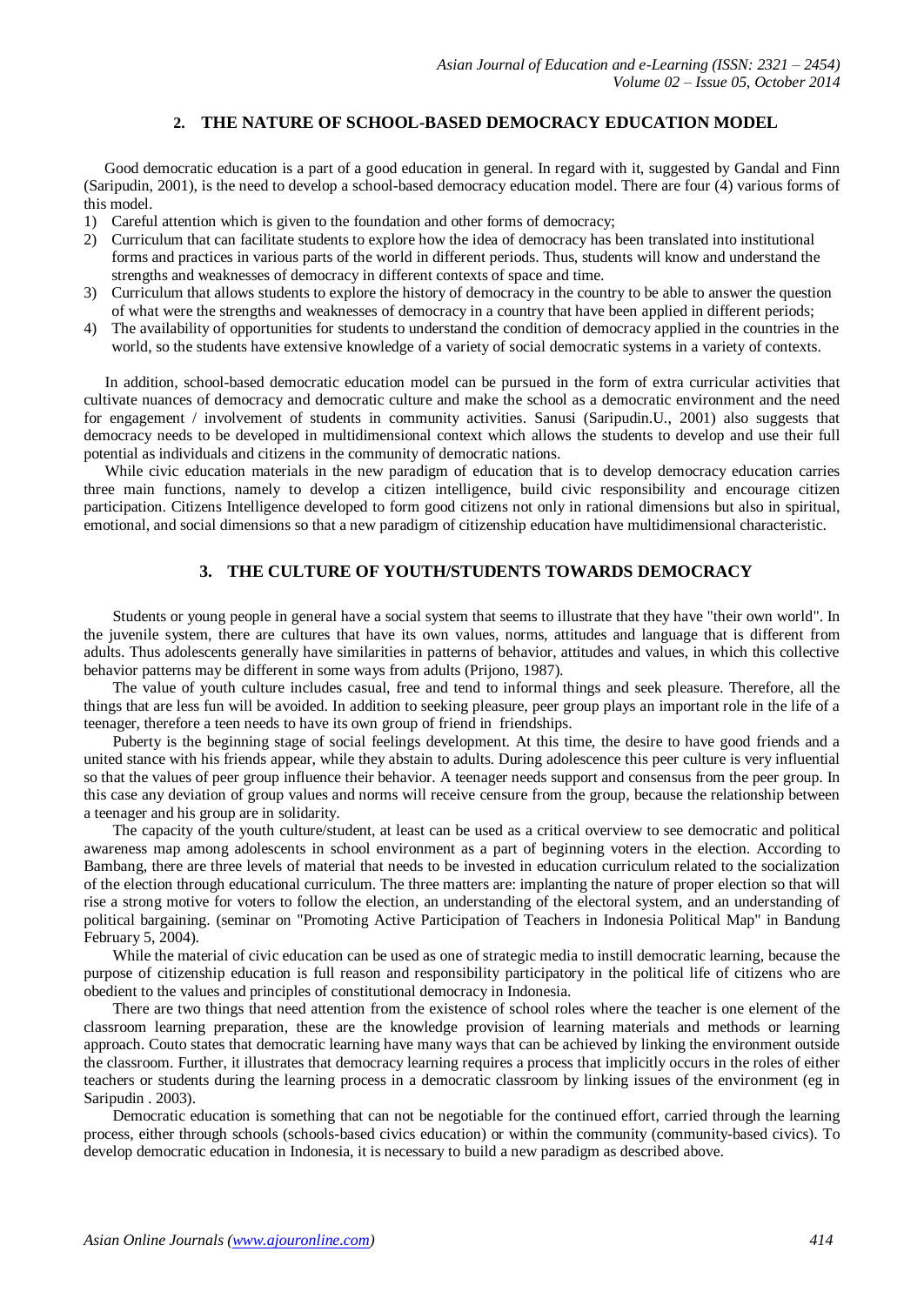Political behavior can be expressed as the whole behavior of political actors and citizens who have mutual relationships between government and society, among government agencies, and among groups of people in order to do manufacturing process, implementation, and enforcement of political decisions. Meanwhile, according to Almond and Verba, the political culture is a typical orientation attitude of citizens towards a political system and the diversity of its parts, and attitudes toward the role of the citizens existing in the system. Citizens continue to identify themselves with the symbols and state institutions based on their orientation. (Budiyanto, 2004: 103).

### **4. POLITICAL EDUCATION AND AWARENESS FOR STUDENTS**

In a general sense, political education is the way how a nation transfers its political culture from one generation to next generation (Panggabean, 1994). While a political culture is the overall value, empirical beliefs, and expressive symbols that determine the creation of a situation where political activities held.

Political education as a process of delivering a political culture of the nation, includes political ideals and norms of operation of the political organization system based on the values of Pancasila. The political education needs to be improved as the political awareness of their rights and obligations as citizens, so the students are expected to participate actively in the life of the state and development.

Political education seeks students' appreciation or ownership toward the increasing values and will manifest in attitudes and behavior of everyday life in social life including state life, and it participates in the state's development efforts in accordance with their respective functions. In other words, political education wants the students to be developed into good citizens, who appreciate the basic values of a nation noble and aware of their rights and obligations within the framework of these values.

Education in a democratic system plays in a very central position. Ideally, education is intended to educate citizens about the virtues and responsibilities as members of civil society. Education in that sense is a long process throughout the life of a person to develop themselves. This process is not the process done in a formal educational setting like a school , but it also includes education in a very broad sense involving the family and social environment.

Educational institutions must reflect the process of educating citizens towards a civil society that is conducive for the continuity of democracy and vice versa should be avoided as far as possible from the elements that allow the growth of democracy barrier ( Riza Noer Arfani , 1996: 64 ) . However, in addition to the issues of discussed political awareness , it is also necessary to understand what is meant by the notion of political culture , according to Miriam Budiardjo concept of political culture is based on the belief that every policy is supported by a set of rules , feelings and orientations toward political behavior ( in State issues : 1982:17 ) .

# **5. CHARACTERISTICS OF REGIONAL ELECTIONS RULES**

Almost in all regions enlivened by the election situation and also by a wide range of constraints faced by each region, while direct election policy invites a lot of different comments on society begins from less convenient because of the conflicts. Thus came various questions whether the results of the election have been in accordance with the selection of a leader figure expected by all parties, if not what the constraint factor is.

In the history of the development of local government legislation, since 1945 the local government legislation have changed several times and the improvements are intended to find the form which can reflect aspirations of the people and since the reformation era the Law about Regional Governance no. 22 of 1999 was born and shortly thereafter revised by the Law no. 3 of 2004. From the last two changes there are fairly basic changes compared to the previous local government legislation. Looking at various changes and improvement of government legislation, if it is not in accordance with the aspirations of the people, then something may need to be questioned is the legislation system or maybe the level of public awareness (most of people have not understood yet).

Below mentioned "Regional Head and regional head deputy are elected as a pair of candidates conducted democratically based on the principles of direct, general, free, confidential, honest, and fair" Article 56 paragraph (1) of Act 32 of 2004 which then governed by supporting regulations like Government regulations No. 6 of 2005 and Government Regulation No. 17 of 2005 about the election, endorsement appointment and dismissal of Regional Head and Regional Head Deputy

#### **6. DEMOCRACY EDUCATION IN SCHOOLS**

The education system together with its regulations have been patterned and packaged just for the sake of power. Democratic attitude was spared from the reach of Article 4 of Law no. 2/1989 on National Education System. Does democratic attitude become one of the aspects to be achieved in the national education goals? Meanwhile, from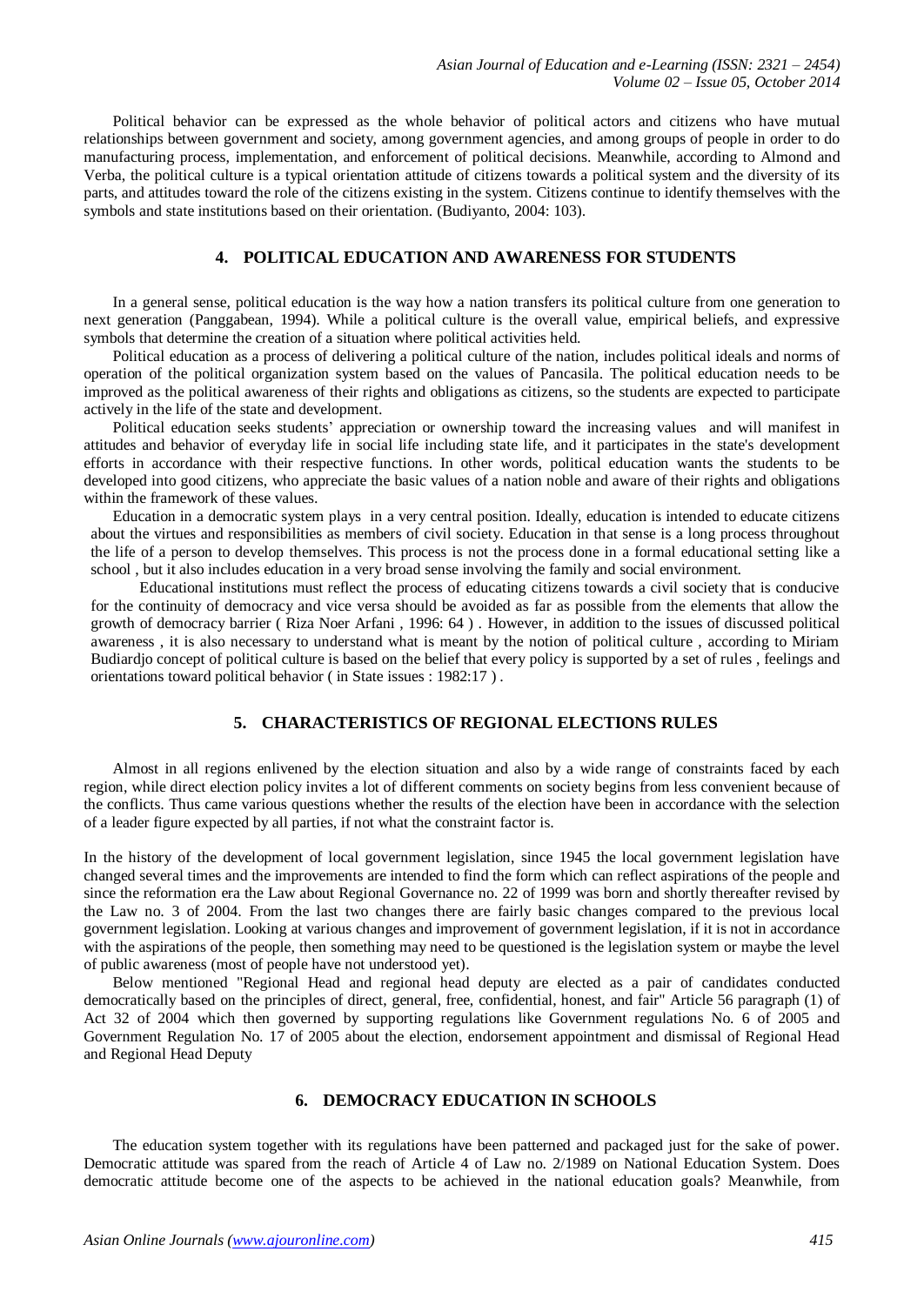elementary to high school level, students have been taught to be a "Mami's sweet child ", a role model, and are prohibited from asking questions. Classroom has been turned into a prison wall which handcuffed freedom of thought, creativity, reasoning, initiative, and imagination.

How educational efforts will be able to internalize and appreciate democratic values if their brain and emotion are kept out from a dialogue? It is impossible they could appreciate the differences of opinion-as the essence of democracy-if the learning climate is monotonous.

May be, indeed it must be an inevitability history if our education has been "asleep" on a "bed" of the New Order regime. "Rice has become porridge," said people.

Learning from such a bad experience, now it is time for our education to have enough space to build a democratic culture for students, so that they could later become a true democrat who has a sense of shame, humble, magnanimous, tolerant, has a foundation of ethics, morals, and spiritually strong when fighting in the political jungle. Moreover, the third millennium that is believed to present many crucial challenges and global changes, along with the acceleration of – in and out- various new cultures and civilizations of different nations in the world that we soon will enter into, the realm of democracy will also be a determinant of image, credibility, and acceptability of our nation as one of the world communities.

That means, like it or not, the world of education as "Candradimuka crater" (idiom for a place of hard training) in creating excellent quality of human resources professional, need to prepare a democratic generation, so it has a resistance attitude which is solid in the middle of "conflict of civilizations" (clash of civilizations, of which, first, a democratic attitude should be one of the aspects to be achieved in the national education goals. Law no. 2/1989 that castrate the meaning of democracy for the "nation's children" (idiom for genuine citizen) need to be revised and re-formulated completely and comprehensively.

Secondly, the applied curriculum should provide adequate space for students to learn to internalize and appreciate democratic values. They should be given a freedom to express thoughts and feelings through debates, discussions and arguments with remain refer to the values of truth and noble values raw.

And thirdly, the bureaucrats and practitioners of education required "good-will" to provide exemplary ways of healthy democracy. In the climate of our society who still tend to paternalistic, examples and real actions will be more meaningful than rhetoric or verbal utterance.

Equally important, democracy must have started to be grown within the family and society, so that the educational institutions will be able to develop it maximally. If the climate of democracy is conducively growing which in turn will become a culture, then the hurt, resentment, searching for "black goat" (idiom for something or someone one who are blamed for a mistake) as a result of defeat in a democracy will not happen. The winner will not always "pat the chest" (idiom for over proud). In a democracy, winning and losing is a beautiful form of a dynamic and necessary.

## **7. CONCLUSION**

The level of awareness of voters at a local level is a reflection of Students' Sociology Learning with Home Family Learning, One of them is the impact that affects the school as an educational institution to act directly against the political phenomenon in the eyes of students especially for high school level. In essence, politics is crucial for determining local areas development, at least begin from themselves the development of politics will be a quality measurement of democracy, considering that the understanding and ethics of democracy is indispensable throughout their life as citizens and future generation to promote a commendable political culture.

School is spearheading of the introduction of democracy to the students, since most schools already have the basic elements of democracy with the diverse characters of individuals that can be studied and learned. Besides the school society can represent as a miniature of a social activity, political and cultural which is intact for students to learn. Also, as a model, school-based democratic education in the form of extra-curricular activities can be pursued to cultivate a democratic culture, making the school as a democratic cultural environment and the need for student involvement in community activities.

Political education as a process of delivering a political culture of the nation, includes political ideals and operation norms of the political organization system based on the values of Pancasila. Political education needs to be improved as a political awareness of their rights and obligations as citizens, so the students are expected to actively participate in the life of the state and development.

Education in a democratic system has a place in a very central position. Ideally, education is intended to educate citizens about the virtues and responsibilities as members of civil society. Education in that sense is a long process throughout the life of a person to develop him/herselves.

The process of democratic education is not only done in a formal educational setting such as a school but, also includes education in a very broad sense involves a family and social environment. Educational institutions must reflect the